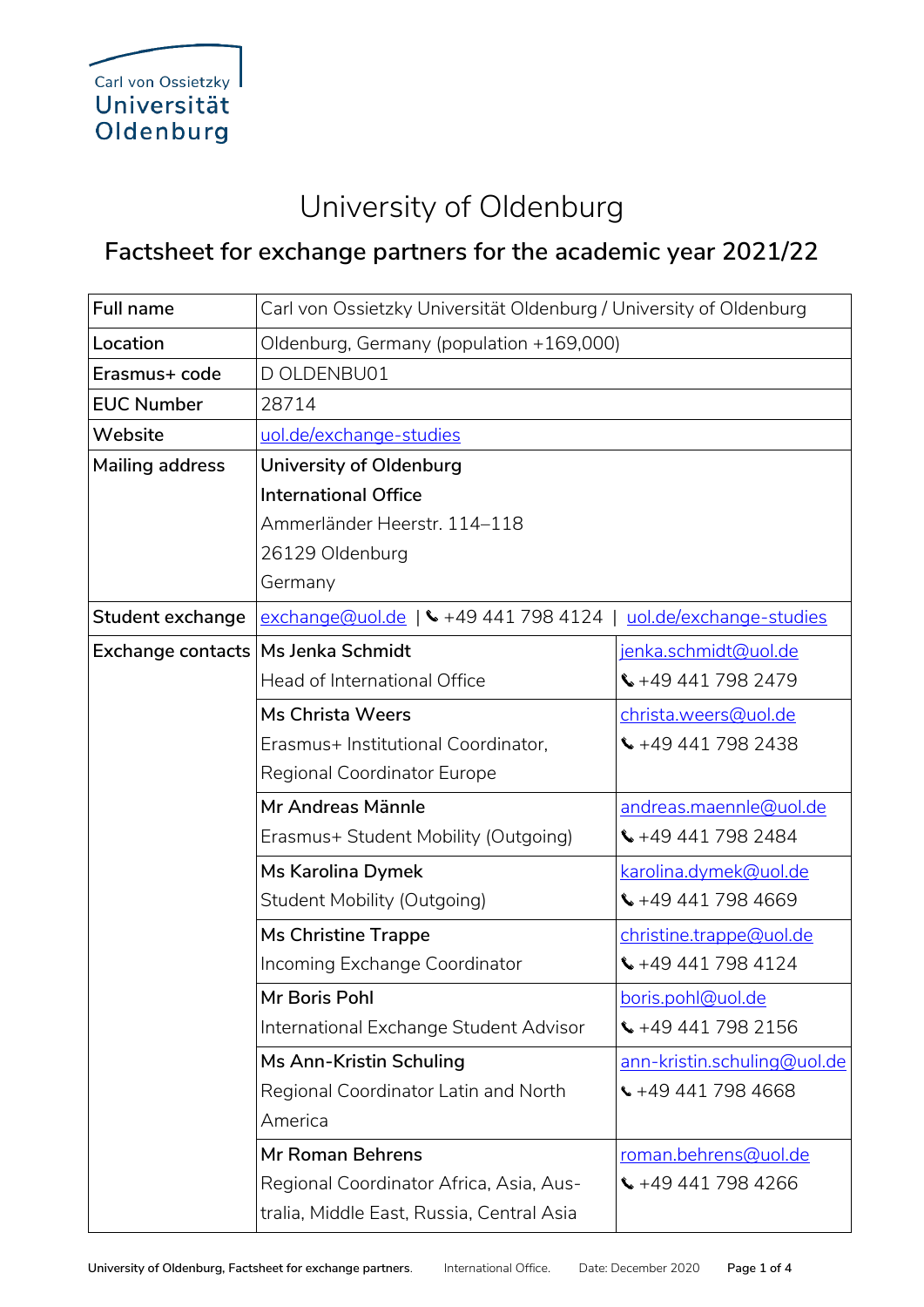| Academic calendar             |                                                                                                                                                                                                                                                                                                                                                                                                                                                                                                                                                                                                                                        | Winter semester<br>2021/22      | Summer semester<br>2022         |
|-------------------------------|----------------------------------------------------------------------------------------------------------------------------------------------------------------------------------------------------------------------------------------------------------------------------------------------------------------------------------------------------------------------------------------------------------------------------------------------------------------------------------------------------------------------------------------------------------------------------------------------------------------------------------------|---------------------------------|---------------------------------|
|                               | <b>Preparatory German</b><br>courses                                                                                                                                                                                                                                                                                                                                                                                                                                                                                                                                                                                                   | September 2021                  | February/March 2022             |
|                               | <b>International Orientation</b>                                                                                                                                                                                                                                                                                                                                                                                                                                                                                                                                                                                                       | 5-8 October 2021                | 11 – 15 April 2022              |
|                               | <b>General Orientation</b>                                                                                                                                                                                                                                                                                                                                                                                                                                                                                                                                                                                                             | 11-15 October 2021              |                                 |
|                               | Lectures begin                                                                                                                                                                                                                                                                                                                                                                                                                                                                                                                                                                                                                         | 18 October 2021                 | 19 April 2022                   |
|                               | Lectures end                                                                                                                                                                                                                                                                                                                                                                                                                                                                                                                                                                                                                           | 4 February 2022                 | 22 July 2022                    |
|                               | <b>Examination period</b>                                                                                                                                                                                                                                                                                                                                                                                                                                                                                                                                                                                                              | 2-3 weeks after<br>lectures end | 2-3 weeks after<br>lectures end |
| Course catalogue              | Our current course catalogue and courses offered in English are availa-<br>ble online at uol.de/exchange-studies<br>Note: Courses for future semesters are available only shortly (approx.<br>two months) before the semester starts. For a general overview of what<br>will be offered please check current or former semesters. When admit-<br>ted, every exchange student will be assigned an academic advisor (de-<br>partmental coordinator), who will help the student put together a suita-<br>ble curriculum.                                                                                                                  |                                 |                                 |
|                               |                                                                                                                                                                                                                                                                                                                                                                                                                                                                                                                                                                                                                                        |                                 |                                 |
| Courses taught in<br>English  | 1.) Within our six different schools exchange students can study vari-<br>ous subjects, which are completely taught in English. Possible areas<br>are for example: Business Administration, Chemistry, Computing<br>Science, Education, English Studies, History, Neuroscience, (Engi-<br>neering) Physics, Social Sciences and more.<br>2.) Our English-taught programme European Studies in Global Per-<br>spectives (EuGI) for exchange students can be studied for one or<br>two semesters. It comprises key issues and various aspects of Euro-<br>pean societies, economies, and cultures, both present and past:<br>uol.de/eugl |                                 |                                 |
| Credit system and<br>workload | The University of Oldenburg uses the European Credit Transfer System<br>(ECTS). One ECTS credit point translates into roughly 30 hours of work,<br>of which only a part is spent in the classroom. Regular full time study is<br>30 ECTS per semester: <u>uol.de/p21039en</u>                                                                                                                                                                                                                                                                                                                                                          |                                 |                                 |
| Language require-<br>ments    | German-taught courses: minimum language proficiency of level B1<br>(preferably B2), B2 for German Studies (Common European Frame-<br>work of Reference). This requirement has to be confirmed by the send-<br>ing institution within the application for registration as an exchange stu-<br>dent (see page 2 of the form).                                                                                                                                                                                                                                                                                                            |                                 |                                 |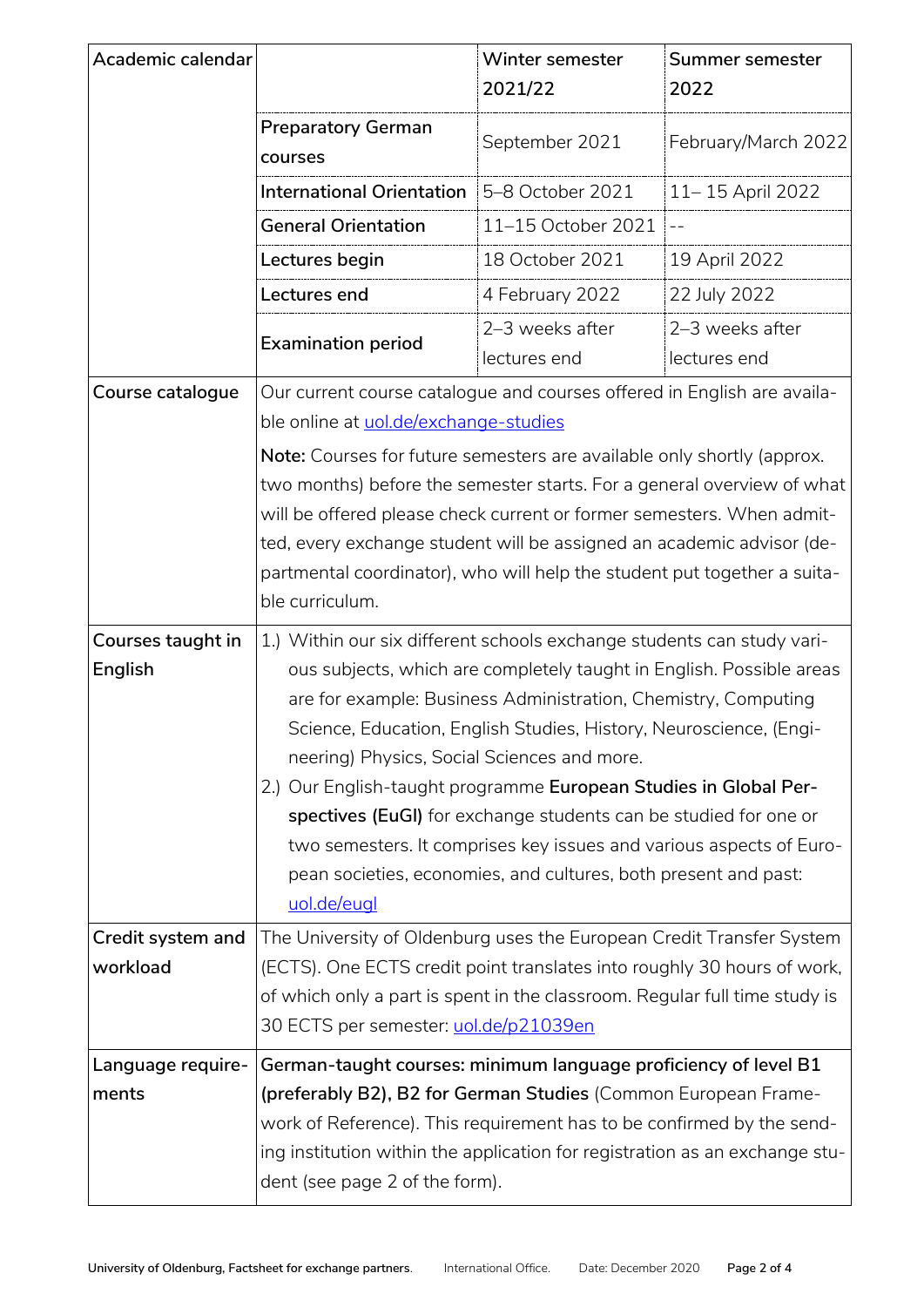|                         | English-taught courses: minimum language proficiency in English of<br>level B1 (preferably B2) resp. 4.0 (IELTS), 42 (TOEFL-iBT) or                                                                                                                                                                                                                                                                                                                                                                      |  |
|-------------------------|----------------------------------------------------------------------------------------------------------------------------------------------------------------------------------------------------------------------------------------------------------------------------------------------------------------------------------------------------------------------------------------------------------------------------------------------------------------------------------------------------------|--|
|                         | 550/120/120 (TOEIC), B2 for English Studies and Education. Students<br>who are planning on taking only English-taught courses are exempt<br>from the German proficiency requirement.                                                                                                                                                                                                                                                                                                                     |  |
| Language courses        | Preparatory intensive German Courses during semester break: various                                                                                                                                                                                                                                                                                                                                                                                                                                      |  |
|                         | levels (A1.1 up to B1.1.), before the start of the semester in September<br>and March. Course fee is EUR 250, 6 ECTS. Duration: 4 weeks. Sign up<br>online: uol.de/p77144en                                                                                                                                                                                                                                                                                                                              |  |
|                         | German courses during the semester/lecture period: on levels A1.1 to<br>B2.2, 6 hours per week, 9 ECTS, free of charge. We also offer theme-<br>based courses for learners at upper intermediate and advanced level<br>(e.g. grammar course, creative writing, conversation course). A place-<br>ment test takes place during the International Orientation Week:<br>uol.de/p42694en                                                                                                                     |  |
|                         | Summer course on German language and culture: designed for stu-<br>dents with no prior knowledge of German, four weeks in mid-July until<br>mid-August, including excursions, free of charge for students from our<br>partner universities: uol.de/en/summercourse                                                                                                                                                                                                                                       |  |
| cation                  | Nomination/ Appli- Please nominate your students by e-mail (exchange@uol.de). The dead-<br>line for nominations and the submission of completed applications is<br>July 15 for the winter semester or the full academic year and January<br>15 for the summer semester: uol.de/p21038en                                                                                                                                                                                                                  |  |
| Accommodation           | The International Office assists in finding suitable accommodation. In<br>cooperation with our Student Service Organisation and other local<br>housing companies there is a wide offer of options, e.g. single or shared<br>rooms, non- or fully furnished. The rent ranges from EUR 180 to 380<br>per month. Please note that students have to arrange accommodation<br>by themselves: uol.de/p54744en                                                                                                  |  |
| <b>Health insurance</b> | German law requires every student to have health insurance. We<br>strongly recommend to opt for a public health insurance (statutory<br>health insurance), which costs about EUR 110 per month and can be<br>purchased during the International Orientation Week: uol.de/p54744en                                                                                                                                                                                                                        |  |
| Fees and costs          | Students at the University of Oldenburg do not pay tuition fees. What<br>they do need to pay is a semester contribution (administrative fee) of<br>around EUR 344 that covers the transportation ticket (semester ticket)<br>and some of the campus facilities. Students should transfer the fee to<br>the university's bank account before the start of their exchange semes-<br>ter and keep a proof (screenshot, printout, etc.). The proof is needed for<br>the enrolment procedure: uol.de/p21039en |  |